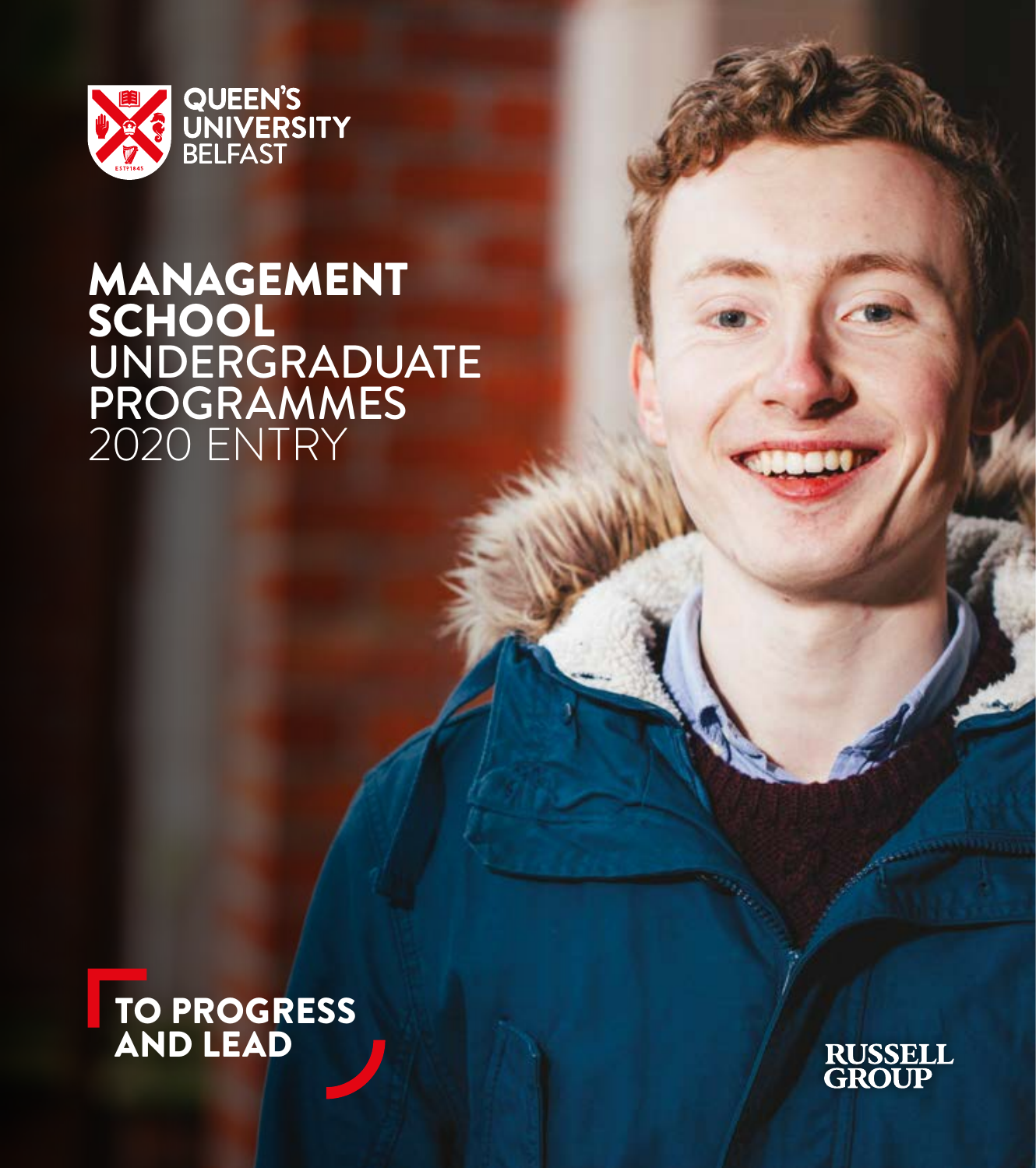# WE EDUCATE LEADERS WHO MAKE A DIFFERENCE IN THE WORLD

Queen's Management School is one of the top business schools in the UK and Ireland and prides itself on a range of world-class undergraduate degree programmes in Accounting, Economics, Finance and Management.

## **WHY CHOOSE QUEEN'S MANAGEMENT SCHOOL?**

We are among the best in the world.

Accounting and Finance is ranked 8th in the UK (Complete University Guide 2019).

In the recent Research Excellence Framework (REF2014/ Times Higher Education), we are joint 8th in the UK for Research Intensity, with over 75% of our research deemed to be world-leading or internationally excellent.

Our students think so too – we were ranked 1st amongst business schools in the Russell Group for overall satisfaction (National Student Survey 2016).

## **PURPOSE-BUILT FOR MANAGEMENT**

Queen's Management School is located at Riddel Hall, situated within the Stranmillis Conservation Area adjacent to the main University campus. The site now encompasses a contemporary hi-tech Management School and Postgraduate and Executive Education Centre with conference facilities. Riddel Hall provides the School with academic and support offices; postgraduate research rooms for students and research fellows; a range of fully equipped teaching facilities with varying capacities from small syndicate rooms to a 120 seat tiered lecture theatre; two computer suites; the Trading Room; the Placement Office; resource accommodation; flexible space for large group teaching and conference use; and communal support facilities including catering accommodation to encourage social and intellectual interaction.

## **OUR DEGREE PROGRAMMES**

go.qub.ac.uk/courses

### **Accounting**

Actuarial Science and Risk Management Business Economics Business Management Economics Economics and Accounting Economics with Finance Finance International Business with a Language

## **TRADING ROOM**

Students have access to Bloomberg software, a market leader in financial news, data and analytics, which is used by many financial institutions. The Trading Room is an interactive learning environment which brings textbook theory to life. Students use and have access to software such as Stata, Excel, Matlab, and databases such as Thomson One Banker, DataStream and Bloomberg.

#### **STUDENT-MANAGED FUND (SMF)**

Students are invited to join the Student Managed Fund where they will have a unique opportunity to manage a real money investment portfolio of £30,000. Queen's Management School is one of only a handful of universities in the UK and Ireland to offer this experience which is a game changer when it comes to graduate employability.

#### **DEDICATED TO STUDENT EMPLOYABILITY AND NETWORKING OPPORTUNITIES**

Our students benefit from a dedicated Placement Office which has established strong links with business partners providing internships and consulting projects. • Helping start-up companies such as

- Cardinal Analytics and Pretty in Petite
- Students benefit from masterclasses with industry experts
- Employers inform our curriculum through employer liaison groups
- Employer visibility through studentships and prizes

Students are invited to many joint events with the Leadership Institute and prestigious speakers including Sam Woods, Director of Financial Stability at the Bank of England, Denis O'Brien, the leading Irish Telecoms Entrepreneur, Manus Cranny, European Markets Editor and News Anchor for Bloomberg TV, and former South African President FW de Klerk.

## **WILLIAM J CLINTON LEADERSHIP INSTITUTE**

The William J Clinton Leadership Institute at Riddel Hall brings world-class facilities, leading academics and industry experts together to deliver a high-end portfolio of executive education and leadership programmes. As specialists in executive education, we deal with the highest level of business people and their associated organisations.

## **DIVERSITY**

We have a diverse student body from around the world including, UK, Northern Ireland, China, Kazakhstan, Malaysia, India, Mauritius, Ecuador, Brazil, Canada, Vietnam, US, Nepal, Guyana, Pakistan, Azerbaijan, Ukraine, India, Norway, Bangladesh, Sri Lanka, Denmark, France, Germany, Italy and Romania.

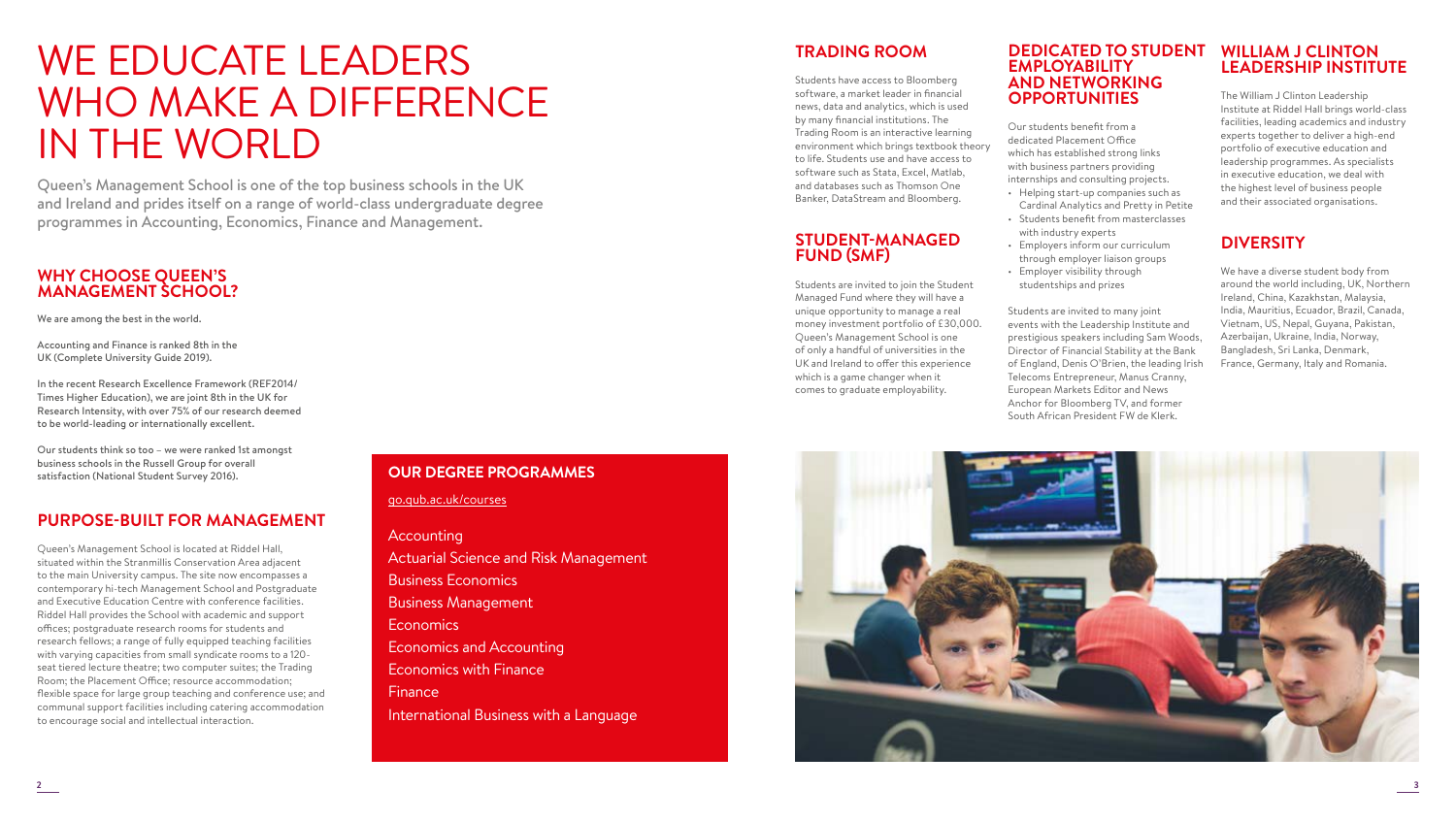# **ACCOUNTING**

Accounting is concerned with the provision of decision-useful economic information for both internal and external organisational stakeholders, through financial statements and budgeting. This degree is designed for students who intend to enter the accounting profession and as such contains considerable practical content, as well as essential theory and critical thinking skills, in the various specialisations of Financial Accounting, Management Accounting, Auditing, Taxation and Finance. Students will also have the opportunity to develop their interpersonal skills including communication, leadership and teamworking, in order to lead people and manage change.

#### **COURSE CONTENT**

The Single Honours Accounting degree comprises compulsory modules together with optional modules available in the School.

The modules are:

#### Year 1

- Accounting Information Systems\*
- Introduction to Legal Study and Basic Contract Law
- Introductory Financial Accounting\*
- Introductory Management Accounting\* • Economy, Society and Public Policy 1\*
- 
- Quantitative Methods

#### Year 2

- Financial Accounting\*
- Financial Decision-making\*
- Financial Market Theory • Management Accounting\*
- Managerial Behaviour

#### Optional Modules

- Data Analysis and Optimisation
- Financial Modelling

#### Year<sub>3</sub>

- Advanced Financial Accounting\*
- Advanced Management Accounting\*
- Auditing and Accountability
- Law of Business Organisations\* • Taxation\*

#### Optional Modules

- Issues in Not-for-Profit and Public Sector Accounting
- Supply Chain Management
- Business Ethics

#### BSc Honours

Accounting *3 yrs (N400)*  Accounting with French *4 yrs (N4R1)*  Accounting with Spanish *4 yrs (N4R4)*  BSc Joint Honours Economics and Accounting

#### See also Economics and Finance

#### Entrance Requirements Accounting

A-level:

AAB + GCSE Mathematics grade B

#### Accounting with a Language A-level:

#### AAB + GCSE Mathematics grade B

For French option: normally A-level French grade B or AS-level French grade B or GCSE French grade B or evidence of linguistic ability in another language

For Spanish option: normally A-level Spanish grade B or AS-level Spanish grade B or GCSE Spanish grade B or evidence of linguistic ability in another language

Note: if the language is studied at a higher level then the grade required at that level must be achieved.

Economics and Accounting – see Economics and Accounting entry

#### For students whose first language is not English

An IELTS score of 6.5 with a minimum of 5.5 in each test component or an equivalent acceptable qualification, details of which are available at: [go.qub.ac.uk/EnglishLanguageReqs](http://go.qub.ac.uk/EnglishLanguageReqs)

#### Internationally Renowned Experts

Many of our staff are leading international experts in their fields of research and a significant number are qualified accountants with many years of professional experience.

#### Student Experience

The majority of the Accounting modules have prizes which are sponsored by employers or professional bodies. Students can join the Student Managed Fund, a student-run organisation which aims to educate its members on trading and investing through guest speakers, competitions and educational seminars.

#### **CAREERS/FURTHER STUDY**

The Accounting degree offers a firm base for either further academic study or taking the final examinations of the main professional accountancy bodies. It attracts students of the very highest calibre and is recognised by the accounting profession, industry and the public sector. As a result, Accounting graduates from Queen's are much sought after throughout Britain, Ireland and further afield.

#### Graduate Careers and Achievements

At Queen's, we aim to deliver a high quality learning environment that embeds intellectual curiosity, innovation and best practice in learning, teaching and student support to enable students to achieve their full academic potential.



Typical career destinations of graduates include:

- Financial accountant
- Management accountant • Analyst
- Auditor
- Advisor
- Forensic accountant
- Researcher • Financial controller
- Partner
- Banker

Graduate employers include: PwC; EY; KPMG; Deloitte; Grant Thornton; BDO; Moore Stephens; Baker Tilly Mooney Moore; Ulster Bank; Bank of Ireland

#### Further Study

Students can choose from a wide range of Master's programmes as well as a comprehensive list of research topics, as shown on the Queen's Management School Website.

"Having taught in several different universities, I can honestly say that the students on the Accounting degree at Queen's are the best students I have ever had the pleasure of teaching."

Martin Kelly, Programme Director

David Grant, BSc Accounting Graduate "The course has helped me enhance

- all of which helped me begin my final year with multiple job offers."

Ciara Woods, BSc Accounting Graduate

#### Entrance requirements e: [admissions@qub.ac.uk](mailto:admissions%40qub.ac.uk?subject=) t: +44 (0)28 9097 3838

Course information Dr Martin Kelly, Programme Director, BSc Accounting Queen's Management School

e: [martin.kelly@qub.ac.uk](mailto:martin.kelly%40qub.ac.uk?subject=) t: +44 (0)28 9097 4818 w: [qub.ac.uk/mgt](http://www.qub.ac.uk/mgt)

(Complete University Guide 2019)

"In my experience detailed help and feedback is available to you when asked for from your lecturers, who are keen to promote your success and are often leading contributors to the academic field they teach."

my CV, improve group work and presentation skills and allowed me to build up relationships with employers

 **8TH IN THE UK FOR ACCOUNTING AND FINANCE**

(indicated with an\*) and complete one year-long language module. **WHY QUEEN'S?** Professional Exemptions The degree is accredited by the Association of Chartered Certified Accountants (ACCA), the Chartered Institute of Management Accountants (CIMA), Chartered Accountants Ireland (CAI), the Institute of Chartered Accountants England and Wales (ICAEW), Chartered Institute of Public Finance and

Industry Links

World-class Facilities

You will have access to Bloomberg terminals in the FinTrU Trading Room, giving students the skills, experience and knowledge necessary to prepare them for a career in the financial services sector.

Accountancy (CIPFA) and Association of International Accountants (AIA). You will gain automatic exemptions from some professional examinations on completion of the course.

There is an emphasis on helping students improve their skills for employment. Accounting students take part in tailored employability and skills workshops, and business games, where representatives from accountancy firms and professional bodies provide students with information on placement and graduate opportunities.

Note: students completing Accounting with either French or Spanish, complete Accounting based modules each year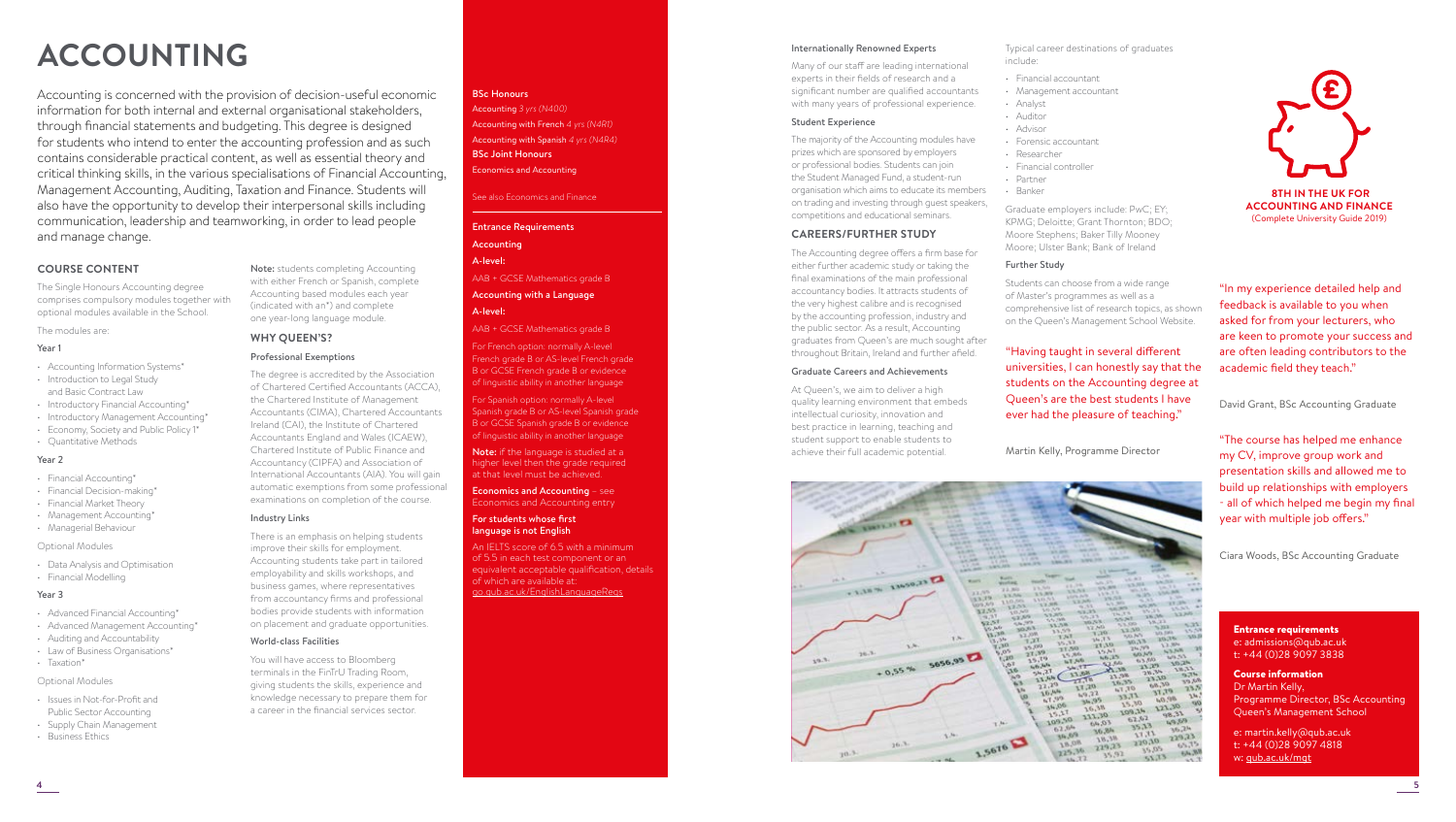# **ACTUARIAL SCIENCE AND RISK MANAGEMENT**

The BSc Actuarial Science and Risk Management programme has been designed by qualified actuaries to enable students to develop the theoretical and practical skills required to pursue a career as an actuary in the fields of pensions, insurance or in the wider financial industry.

In addition, students may gain exemptions from the initial technical professional exams required to qualify as an actuary via our accreditation with the Institute and Faculty of Actuaries.

#### **COURSE CONTENT**

The duration of the BSc Actuarial Science and Risk Management degree is four years, with Year 3 spent in a salaried placement in an actuarial or risk management environment.

In each of Years 1, 2 and 4, the following modules are studied:

## Year 1

- Actuarial Mathematics 1
- Financial Reporting and Analysis • Introduction to Statistics and Operational Research
- Economy, Society and Public Policy 1
- Economy, Society and Public Policy 2 • Introduction to Statistics and
- Operational Research Methods

#### Year 2

- Actuarial Mathematics 2
- Actuarial Methods in General Insurance
- Financial Risk Modelling
- Investment Analysis
- Excel and Visual Basics for Applications (VBA)
- Principles of Actuarial Modelling

#### Year 3

• Placement Year\*

#### Year 4

- Actuarial Modelling
- Capital Markets
- Actuarial Econometrics and Data Science
- Financial Engineering
- Actuarial Applications • Stochastic Processes for Finance

#### \*Placement Year

Management *4-yr SW (N323)* 

#### Entrance Requirements

#### A-level:

A\*AA including Mathematics

AAA + A (AS) including A-level Mathematics

#### For students whose first language is not English

An IELTS score of 6.5 with a minimum of 5.5 in each test component or an equivalent acceptable qualification, details of which are available at: [go.qub.ac.uk/EnglishLanguageReqs](http://go.qub.ac.uk/EnglishLanguageReqs)

#### Accreditation

**WHY QUEEN'S?**

Subject to academic performance, students can gain various exemptions from the Institute and Faculty of Actuaries (IFoA) professional exams.

Students undertake a minimum of nine months in a salaried work placement. Placement allows students to develop highlyvalued practical skills. Recent placement providers have included Aviva, Irish Life, Kerr Henderson, Spence & Partners, SCOR, The Pension Protection Fund and Pramerica.

#### City Scholarships

Students can apply for the popular City Scholarship Programme, which would allow them to spend a week working for a leading financial company in London at the end of their first year.

#### Student Societies

Students may wish to join the Student Managed Fund, a student-run organisation which aims to educate its members on trading and investing through guest speakers, competitions and educational seminars. It manages a £30,000 real money portfolio, giving students the opportunity to be part of an investment management process. The Finance & Actuary Society runs social and educational events for members, such as the end-of-year formal.

#### Software

Students on the course will be given the opportunity to develop their modelling skills and will use software

#### BSc Honours

Actuarial Science and Risk

#### See also Finance and Mathematics with Finance

OR

such as Model Risk and the Bloomberg terminals in the FinTrU Trading Room.

#### Prizes and Awards

A number of local employers and professional bodies sponsor prizes on an annual basis for best students in their level, module or category. These include Invesco, The Company of Actuaries Charitable Trust Fund, SCOR Global Life, Mercer, Pramerica, Spence & Partners, Acumen Resources, Xafinity Consulting, and Allianz Re Dublin.

#### **CAREERS/FURTHER STUDY**

Students pursuing a career in Actuarial Science should enjoy working with numbers, be effective communicators and work well with people as they will have to analyse and interpret financial and other information to meet the needs of different users, including managers and investors.

#### Consultations

We regularly consult and develop links with a large number of employers including all the major actuarial employers in Northern Ireland and Ireland and a selection of employers from Great Britain. We host annual employer liaison meetings for the course as well as annual actuarial careers fairs at which students can engage with actuarial employers on a one-to-one basis.

The establishment of SoNIA (Society of Northern Ireland Actuaries) by staff in Queen's Management School has facilitated a continuous and seamless engagement between academics, actuarial employers and Queen's students whereby students can gain access to the profession. They have an opportunity to discuss issues that are concerning the industry and that are of importance to qualified actuaries. Students can also develop excellent networking, communication, and business awareness skills from the start to end of their academic progression ensuring that they can fully compete in the competitive graduate employment market.

#### Placement Employers

Recent placement providers have included Aviva, Irish Life, Kerr Henderson, Spence & Partners, SCOR Global Life, The Pension Protection Fund and Pramerica.

#### Graduate Careers and Achievements

The degree has professional accreditation with the Institute and Faculty of Actuaries, the professional body, such that students succeeding on the degree can also achieve exemptions from the initial technical exams (previously CT1-CT8), subject to certain conditions being met.

Graduates from this degree at Queen's are well regarded by many employers (local, national and international) with approximately 90-95 per cent of graduates finding high-level actuarial employment within several months of graduation. Furthermore, several students are offered full-time positions with their placement provider.

The traditional areas in which actuaries are employed include:

- Actuarial Consultancies
- Insurance Industry
- Pensions Industry
- Investment Industry

Graduate employers include: Kerr Henderson; Spence & Partners; NFU Mutual; Invesco; Boal & Co; Towers Watson; Allianz Insurance; Mercer; AXA Insurance; Deloitte; Capita; Liberty Mutual Insurance; PwC; Pramerica; Metlife; Xafinity.

#### Further Study

Students can choose from a wide range of Master's programmes as well as a comprehensive list of research topics, as shown on the Queen's Management School website.

### "During my third year, I was on a placement with Allianz Re Dublin Limited, working as a student actuary.

Through the placement, I not only learnt some technical skills such as VBA coding, analytical reasoning and problem solving, it also gave me opportunities to gain an insight of an actuary's job scopes and responsibility."

Jo Khoon Loh, Malaysia BSc Actuarial Science and Risk Management Graduate

Queen's Management School is committed to the continuous improvement and enhancement of all of its degree programmes. New modules may be developed and included to replace or enhance those which are mentioned here.



"The course is widely regarded and respected, and has opened many doors personally in relation to 'Insight' visits in Belfast, Glasgow, Edinburgh and London."

Samuel Stewart, Northern Ireland BSc Actuarial Science and Risk Management Graduate

#### Entrance requirements e: [admissions@qub.ac.uk](mailto:admissions%40qub.ac.uk?subject=) t: +44 (0)28 9097 3838

Course information Dr Mark Farrell, Programme Director Queen's Management School

e: mark.farrell@qub.ac.uk t: +44 (0)28 9097 4819 w: [qub.ac.uk/mgt](http://qub.ac.uk/mgt)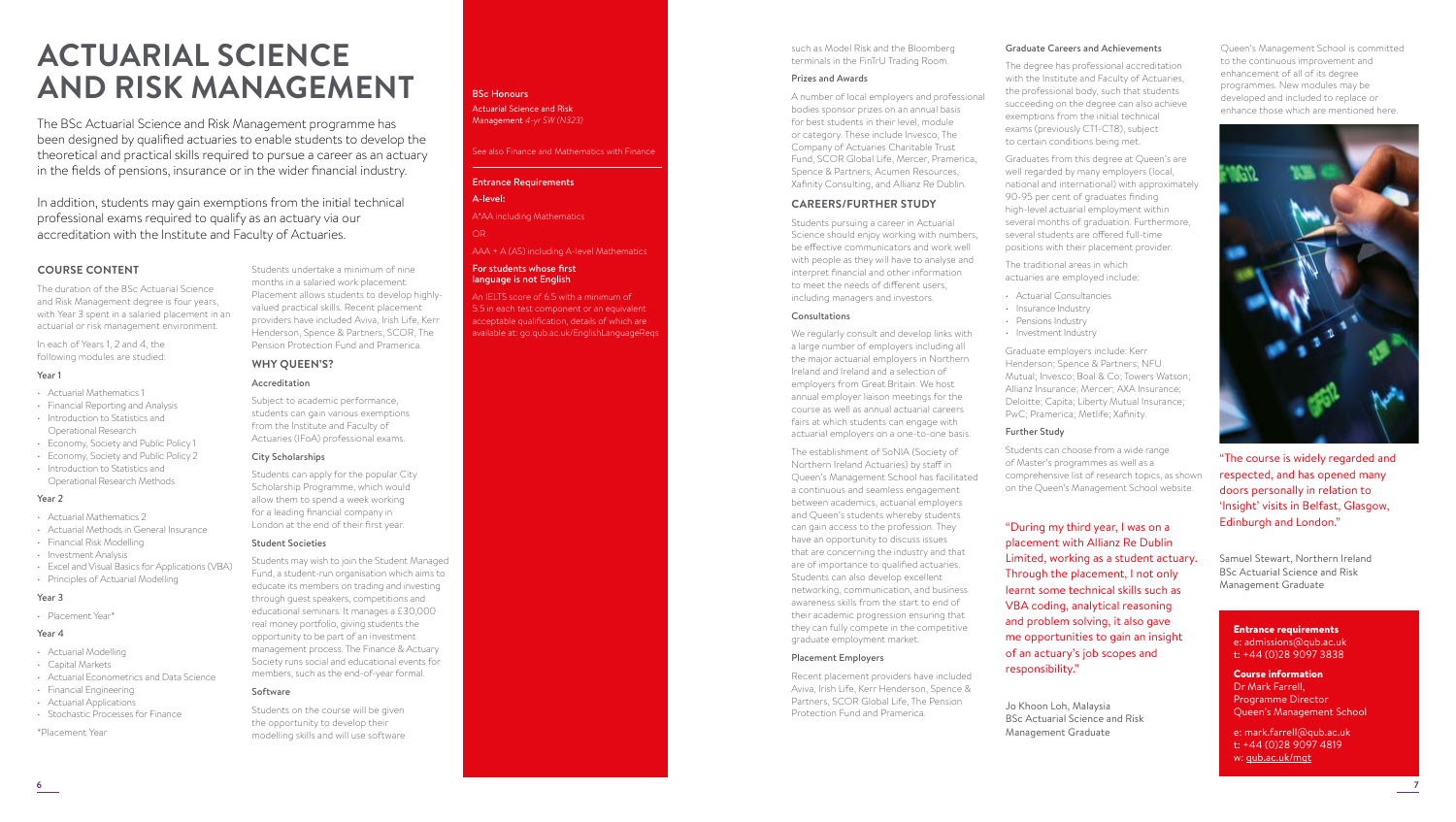# **BUSINESS ECONOMICS**

This degree allows students to develop their understanding of Economic techniques whilst also learning about the principles of Business Management. Students in Business Economics should have an interest in using economic theory and thinking in applied business settings. This degree has less of an emphasis on using mathematics compared to a traditional economics degree and the programme fosters numerical skills through the use of up-to-date business applications.

Year 3

Students will study:

• Labour Economics • Economic History • Public Economics • International Trade • Business Start-up • Business Ethics

• Supply Chain Management • Innovation Management • Consumer Behaviour

• Economics of Corporate Strategy • Quantitative Business Economics

Students will be able to choose four additional modules from a range which may include:

#### **COURSE CONTENT**

The emphasis of this degree is on those aspects of economics that are of most importance in a business setting. Students study both Introduction to Business Economics and Applied Economics in the first year, along with Accounting, Finance and Business Management modules. This is followed in Years 2 and 3 by modules in economics and modules related to business economics. With the flexibility in this degree, students should not only develop good numeracy skills, but also specialisation in qualitative aspects of the subject.

Students will cover a range of topics and modules including:

#### Year 1

- The Economy (full year module)
- Quantitative Methods
- Accounting
- Organisational Behaviour • Financial Institutions and Markets

## Year 2

- Macroeconomic Policy and Performance
- Managerial Economics
- Data Analysis and Optimisation
- International Business

Students will be able to choose two additional modules from a range which may include:

- Financial Decision Making
- Human Resource Management
- Operations Management
- The Digital Business
- Leading for Change

## BSc Honours

Business Economics *3 yrs (L110)*

#### See also Economics and Business Management

#### Entrance Requirements

## A-level:

## ABB + GCSE Mathematics grade B

#### For students whose first language is not English

An IELTS score of 6.5 with a minimum of 5.5 in each test component or an equivalent acceptable qualification, details of which are available at: [go.qub.ac.uk/EnglishLanguageReqs](http://go.qub.ac.uk/EnglishLanguageReqs)

#### necessary to prepare them for careers in economics and business analytics.

#### Prizes and Awards

- Shaw Memorial Prize for best-performing second-year student in BSc Economics • Foundation Scholarships for best student
- in Economics Level 1 and Level 2 • KPMG Prize is awarded to the best
- graduate in the BSc Economics degree • McKane Medal is awarded to the best
- final honours student in Economics

#### **CAREERS/FURTHER STUDY**

This degree prepares students for a variety of careers in the public and private sectors. Graduates have been employed as professional economists or as managers or administrators. Depending on the choice of modules, this degree also prepares students for postgraduate studies in Economics and related disciplines.

Those pursuing a career in Business Economics should be effective communicators and work well with people, as they will have to analyse and interpret a range of information to meet the needs of different users, including managers and investors. Business Economists must be prepared to take on challenges and be able to adapt to a constantly changing and dynamic business environment.

Many of the skills that students will acquire during their studies at Queen's will be of great

"Business Economics allows you to gather a vast array of skills through the various different methods of assessments offered – assignments, group projects, presentations and research projects. As the course allows you to choose some modules in second year, you are able to focus more on the topics you're interested in and tailor the degree to suit your preference. During the first semester of my second year, I was able to secure a placement with the successful drinks company Diageo."

Rhianna Donaldson BSc Business Economics value in a range of different career and life situations. Core transferable skills include the ability to learn independently, problem solve, understand and interpret economic, financial and business-specific information and work productively as part of a team.

Students graduating with a degree in Business Economics from Queen's are well placed to secure a range of employment opportunities in economics and management in the public and private sectors. In recent years, students have secured positions in economic analysis and appraisal with a range of government and other public sector organisations, careers in banking, as well as more generalist positions in business and management.

Typical career destinations of graduates include:

- Management Consulting
- Accountancy
- Managers and Administrators in areas such as market research, advertising, sales and personnel
- Education, health or government departments

#### Employment Links

Graduate employers include PwC, EY, KPMG, Deloitte, BDO, Ulster Bank, Bank of Ireland, First Trust, Northern Ireland Civil Service, Northern Ireland Statistics & Research Agency, JP Morgan, Morgan Stanley, BBC, National Trust.



**90% of Economics students were satisfied with their course according to the National Student Survey in 2018**

#### Entrance requirements e: [admissions@qub.ac.uk](mailto:admissions%40qub.ac.uk?subject=) t: +44 (0)28 9097 3838

Course information Dr Heather Dickey, Programme Director, BSc Economics Queen's Management School

e: h.dickey[@qub.ac.uk](mailto:chris.colvin%40qub.ac.uk?subject=) t: +44 (0)28 9097 4735 w: [qub.ac.uk/mgt](http://www.qub.ac.uk/mgt)

Students can join the Economics Society, a student-run organisation which aims to educate its members on the use of economics in practice through guest speakers, field trips abroad and educational seminars.

Students will also have access to specialist mathematical and statistical software, giving them the skills, experience and knowledge



#### Placements

#### Business Economics students may take an optional placement year after their second year. Recent placements from students studying economics and business economics include PwC, KPMG, Citi, Oxford Economics, Belfast City Council, First Derivatives, and Tayto Group Ltd.

#### Student Experience



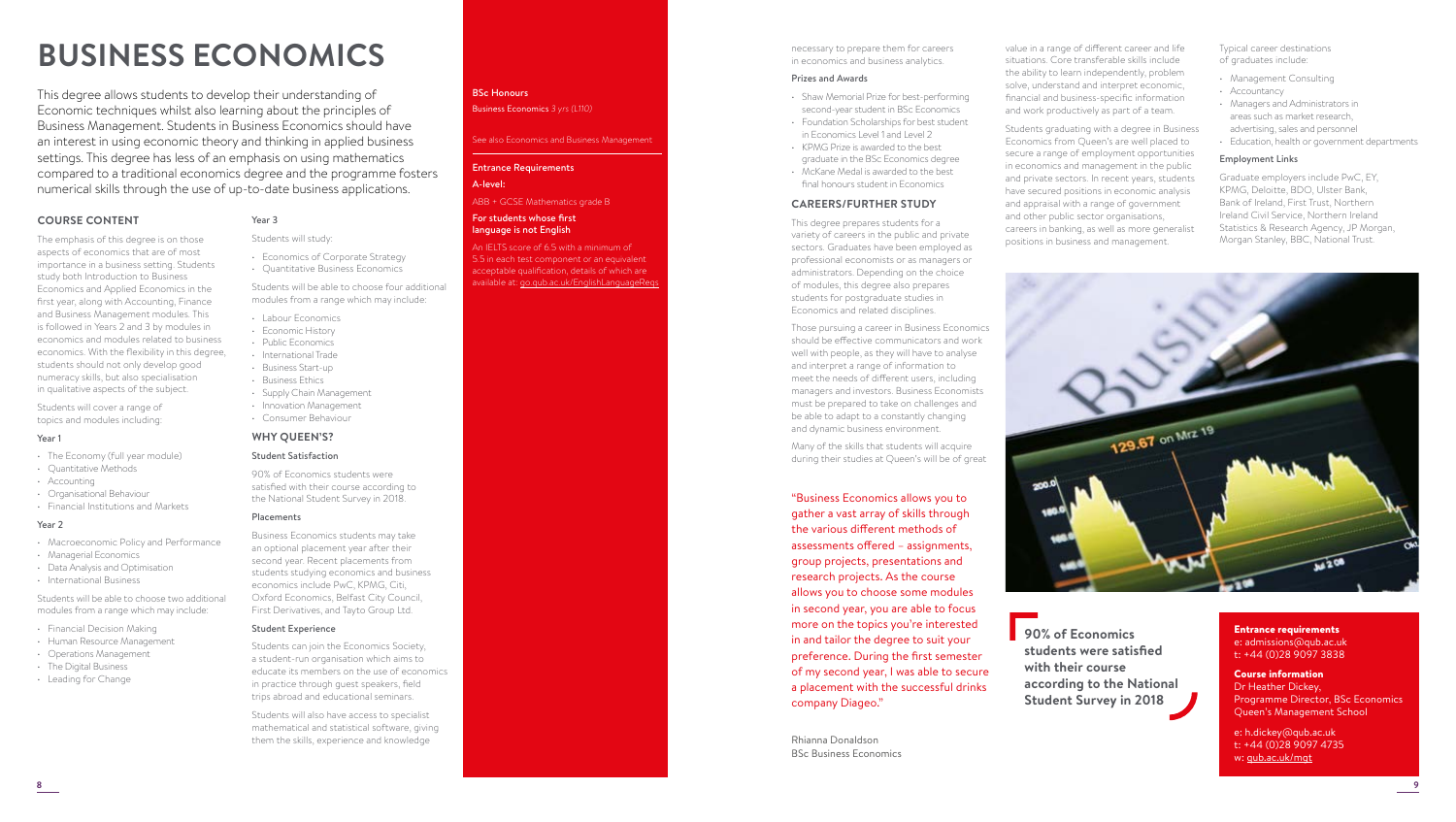# **BUSINESS MANAGEMENT**

This degree gives students the knowledge and understanding of a wide range of management issues, including harnessing technology effectively, leading people, managing change, fostering creativity and innovation, using markets and resources, developing strategy, and working in teams. There is an integrated placement year which allows students to get practical experience of working in a business.

**WHY QUEEN'S?**

During the third year of the degree, students complete a 9 to 12 month placement in a business. This provides excellent experience, and a competitive edge when seeking graduate employment.

The Management School invites guest speakers from industry to talk to students about latest trends and to apply theory to practice. Students also get the opportunity to work on consulting type projects preparing them for employment. Internationally Renowned Experts Many of our staff are leading international experts in their fields of research.

Students can join the Student Managed Fund, a student-run organisation which aims to educate its members on trading and investing through guest speakers, competitions and educational seminars.

The Study USA programme provides students with the funded opportunity to study for a year in a US university.

A number of prizes and awards are made on an annual basis from local employers including CIMA Ireland, PwC, Bombardier Aerospace, and Allen & Overy, plus the Sir William Crawford Prize. Foundation Scholarships are also available.

Placement

Industry Links

Student Experience

Study Abroad

Prizes and Awards

#### **COURSE CONTENT**

#### Stage 1

Students take six compulsory introductory modules, which set the context and foundation for the remainder of the degree. The focus will be on organisations, their structures, behaviours and the changing external environment within which they operate.

Modules will cover accounting, economics, the history and philosophy of management, marketing principles, organisational behaviour and how business, government and society interact.

#### Stage 2

Students take six compulsory modules covering issues such as, leadership, decisionmaking through effective data analysis and interpretation, internationalisation, the digital business, statistics, managing human resources, and operations management.

#### Stage 3

The final year of the programme will see students taking modules that cover business ethics and strategic management. Students will also be afforded a choice of modules where they can focus on innovation management, consumer behaviour, supply chain management or public sector management. Students will also be afforded the opportunity to conduct a consultancy or business start-up project.

#### BSc Honours

Business Management with Placement *4-yr SW*

#### See also International Business with a Language

#### Entrance Requirements

#### A-level:

ABB + GCSE Mathematics B

Note: there are no specific subjects required and it is not necessary to have previously studied Business Studies or Management.

#### For students whose first language is not English

An IELTS score of 6.5 with a minimum of 5.5 in each test component or an equivalent acceptable qualification, details of which are available at: [go.qub.ac.uk/EnglishLanguageReqs](http://go.qub.ac.uk/EnglishLanguageReqs)



Employment Links

Further Study

Graduate employers include PwC, Randox, Deloitte, BDO, Bombardier, Google, Microsoft, Unilever, Mercer, Accenture, KPMG, Diageo, M&S, Tesco, Local Government including Councils, Health Trusts, College and Universities, Invest Northern Ireland, Bank of Ireland.

Students are also well equipped to undertake further study in management or other related disciplines, and can choose from a wide range of Master's programmes as well as a comprehensive list of research topics; see the School website for further information. Queen's Management School is committed to the continuous improvement and enhancement of all of its degree programmes. New modules may be developed and included to replace or enhance those which are mentioned here.

#### **CAREERS/FURTHER STUDY**

This degree provides graduates with the knowledge and skills to secure employment in a wide range of occupations in the public, private and voluntary sectors. Those pursuing a career in business management should enjoy working with people and should be effective communicators, able to engage with a range of stakeholders including senior management, consumers and consumer groups, government representatives and policy makers.

During the third year of the degree, students complete a 9 to 12 month placement in a business. This provides excellent experience, and a competitive edge when seeking graduate employment.

Typical career destinations of graduates include:

- Consultancy
- New venture creation
- Operations
- Supply chain and quality
- Advertising, business development, marketing, market research, export marketing
- Human resources, recruitment, training and development
- New product development,
- accounting, finance
- Inward investment, exporting

#### "Within the first semester of my final year I was able to secure a marketing graduate job with Diageo in Dublin. I strongly believe that the range of modules and skills the Business Management course had to offer enhanced my CV and experiences that helped secure the job. The course uses a range of different assessments between assignments, presentations, group work and research projects which allow students to develop a range of experiences and challenges that are great to apply in interviews."

Hannah Todd BSc Business Management Graduate

#### Entrance requirements

e: [admissions@qub.ac.uk](mailto:admissions%40qub.ac.uk?subject=) t: +44 (0)28 9097 3838

Course information Dr Stephanie Graham Programme Director Queen's Management School

e: [stephanie.graham@qub.ac.uk](mailto:stephanie.graham%40qub.ac.uk?subject=) t: +44 (0)28 9097 4794 w: [qub.ac.uk/mgt](http://www.qub.ac.uk/mgt)

**10 11**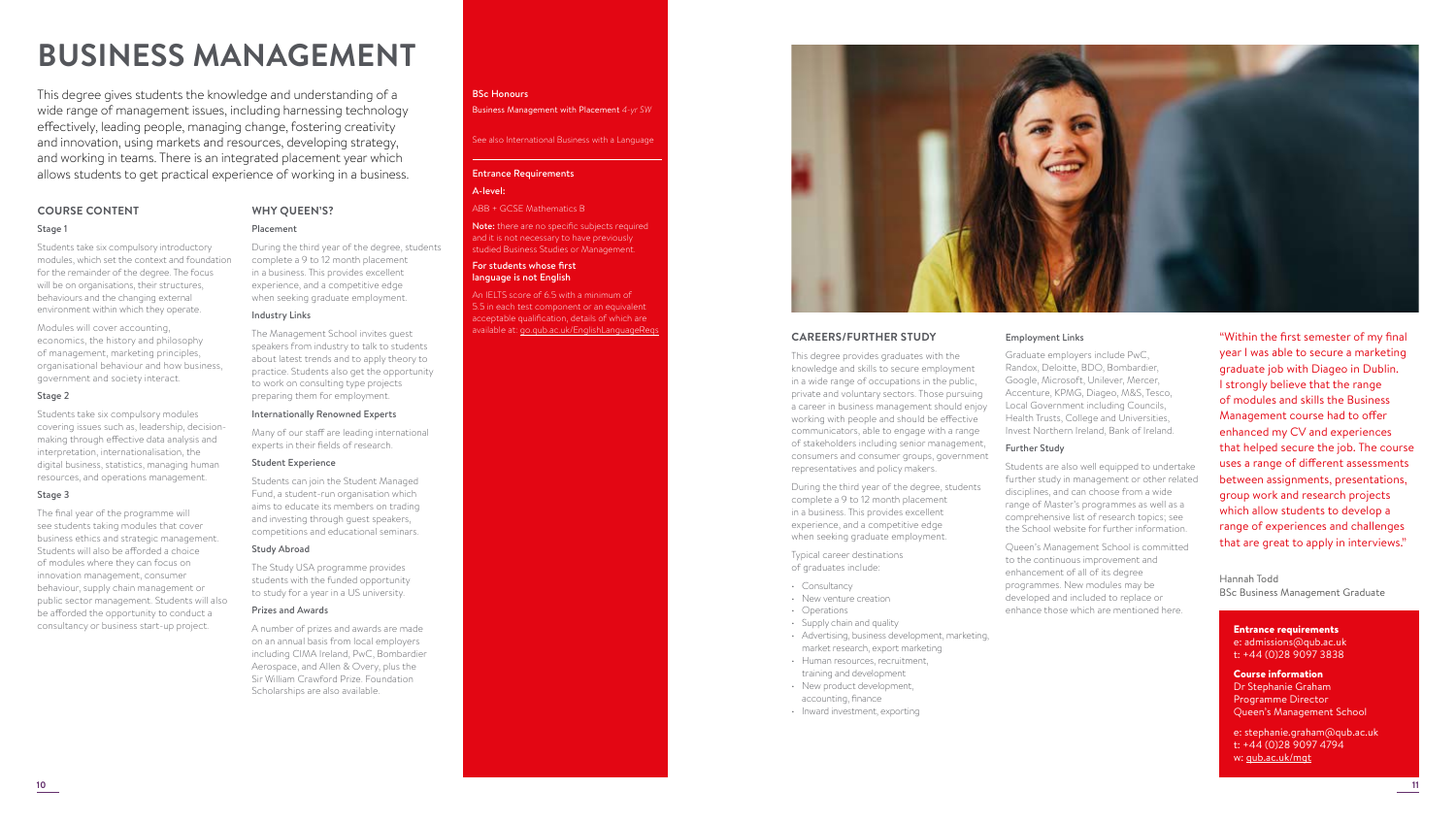# **ECONOMICS**

A BSc Economics degree allows students to analyse in-depth how economies function (macroeconomics) and how individuals make decisions (microeconomics). The models used by economists combine qualitative and quantitative techniques, and you will have the opportunity to gain analytical, computing, presentation, and writing skills. These transferable skills are highly sought after across industry, and also provide an excellent platform for future entrepreneurs.

#### **COURSE CONTENT**

#### Year 1

- The Economy (full year module)
- Communicating Economics
- Mathematics for Economists
- Statistical Methods
- Financial Institutions and Markets

#### Year 2

- Economic Growth
- Game Theory
- Microeconomics
- Industrial Organisation
- Introduction to Econometrics
- Macroeconomics

#### Year 3

- Applied Econometrics
- International Trade

Students will be able to choose four additional modules from a range which may include:

- Labour Economics
- Economic History
- Public Economics
- Economics Dissertation
- Economics of Networks and Institutions
- International Macroeconomics

#### **WHY QUEEN'S?**

#### Student Satisfaction

90% of Economics students were satisfied with their course according to the National Student Survey in 2018.

#### World-class Facilities

You will have access to Bloomberg terminals in the FinTrU Trading Room, giving students the skills, experience and knowledge necessary to prepare them for a career in the financial services sector.

BSc Single Honours Economics *3 yrs (L100)*  BSc Major Honours Economics with Finance *3 yrs (L1N3)*  Economics with French *4 yrs (L1R1)*  Economics with Spanish *4 yrs (L1R4)*  BSc Joint Honours Economics and Accounting *3 yrs (LN14)* 

> See also Accounting, Business Economics, Finance, and Politics, Philosophy and Economics (PPE)

ABB + GCSE Mathematics grade A Major Honours with a Minor in a Modern Language

#### Entrance Requirements

Single Honours A-level:

A-level:

Many of our staff are leading international experts in their fields of research.

#### Student Experience

Internationally Renowned Experts

Students can join the Economics Society, a student-run organisation which aims to educate its members on the use of Economics in practice through guest speakers, field trips abroad and educational seminars.

Students will also have access to specialist mathematical and statistical training and software, giving them the skills, experience and knowledge necessary to prepare them for careers in economics and business analytics.

The Study USA programme provides students with the funded opportunity

Top performing students are regularly awarded prizes, scholarships and internships from leading companies, including:

- second-year student in BSc Economics
- in Economics Level 1 and Level 2

• KPMG Prize is awarded to the best graduate in the BSc Economics degree • McKane Medal is awarded to the best final honours student in Economics

#### Study Abroad

to study for a year in a US university.

#### Prizes and Awards

- Shaw Memorial Prize for best-performing
- Foundation Scholarships for best student

#### • Economics Group Prize is awarded to the best presentation in the Level 3 Dissertation module

# ABB + GCSE Mathematics grade B

• For French option: normally A-level French grade B or AS-level French grade B or GCSE French grade B or evidence of linguistic ability in another language

• For Spanish option: normally A-level Spanish grade B or AS-level Spanish grade B or GCSE Spanish grade B or evidence of linguistic ability in another language

Note: if the language is studied at a higher level then the grade required at that level must be achieved.

#### For students whose first language is not English

An IELTS score of 6.5 with a minimum of 5.5 in each test component or an equivalent acceptable qualification, details of which are

INSIDE THIS WEEK: A 14-PAGE SPECIAL REPORT ON Economist Nanotechnology and Don't expand Heath The charm of big c **IDEAS WITH IMPAC** 

# Harvard Busine

#### **CAREERS/FURTHER STUDY**

Those pursuing a career in Economics should enjoy working with numbers and dealing with ambiguous and incomplete information as they attempt to understand and provide solutions to problems. They should also be effective communicators and work well with people. Economists must be prepared to take on challenges and be able to adapt to a constantly changing and dynamic business environment.

Many of the skills that students will acquire during their studies at Queen's will be of great value in a range of different career and life situations. Core transferable skills include the ability to learn independently, problem solve, understand and interpret very sophisticated economic and financial information, and work productively as part of a team.

#### Graduate Careers and Achievements

The skillset of an Economics graduate is highly sought after by employers, in the public and private sectors. In recent years, students have secured positions in economic analysis and appraisal with a range of government and other public sector organisations, specialist careers in banking and investment appraisal, as well as more generalist positions in economic consulting.

Typical career destinations of graduates include:

#### • Economic Consulting

- Accountancy
- Managers and Administrators in areas such as market research, advertising, sales and personnel
	- Education, health or government departments

**VA** 

#### Employment Links

Graduate employers include PwC, EY, KPMG, Deloitte, BDO, Ulster Bank, Bank of Ireland, First Trust, Northern Ireland Civil Service, Northern Ireland Statistics & Research Agency, JP Morgan, Morgan Stanley, BBC, National Trust.

#### Further Study

Students can choose from a wide range of Master's programmes as well as a comprehensive list of research topics, as shown on the Queen's Management School website. available at: [go.qub.ac.uk/EnglishLanguageReqs](http://go.qub.ac.uk/EnglishLanguageReqs) entrance requirements Graduate Careers and Achievements Fange of Master's programmes as well

> Queen's Management School is committed to the continuous improvement and enhancement of all of its degree programmes. New modules may be developed and included to replace or enhance those which are mentioned in this brochure.

**90% of Economics students were satisfied with their course according to the National Student Survey in 2018**

"The Economics course at Queen's is well-structured, interesting and covers current topics. You develop a wide variety of skills through various group projects, assignments, presentations and research projects, which truly enhances your employability and attractiveness in the job market."

Aoife Kealey

e: [admissions@qub.ac.uk](mailto:admissions%40qub.ac.uk?subject=) t: +44 (0)28 9097 3838

#### Course information Dr Heather Dickey

BSc Economics Queen's Management School

e: d.hicke[y@qub.ac.uk](mailto:chris.colvin%40qub.ac.uk?subject=) t: +44 (0)28 9097 4735 w: [qub.ac.uk/mgt](http://www.qub.ac.uk/mgt)

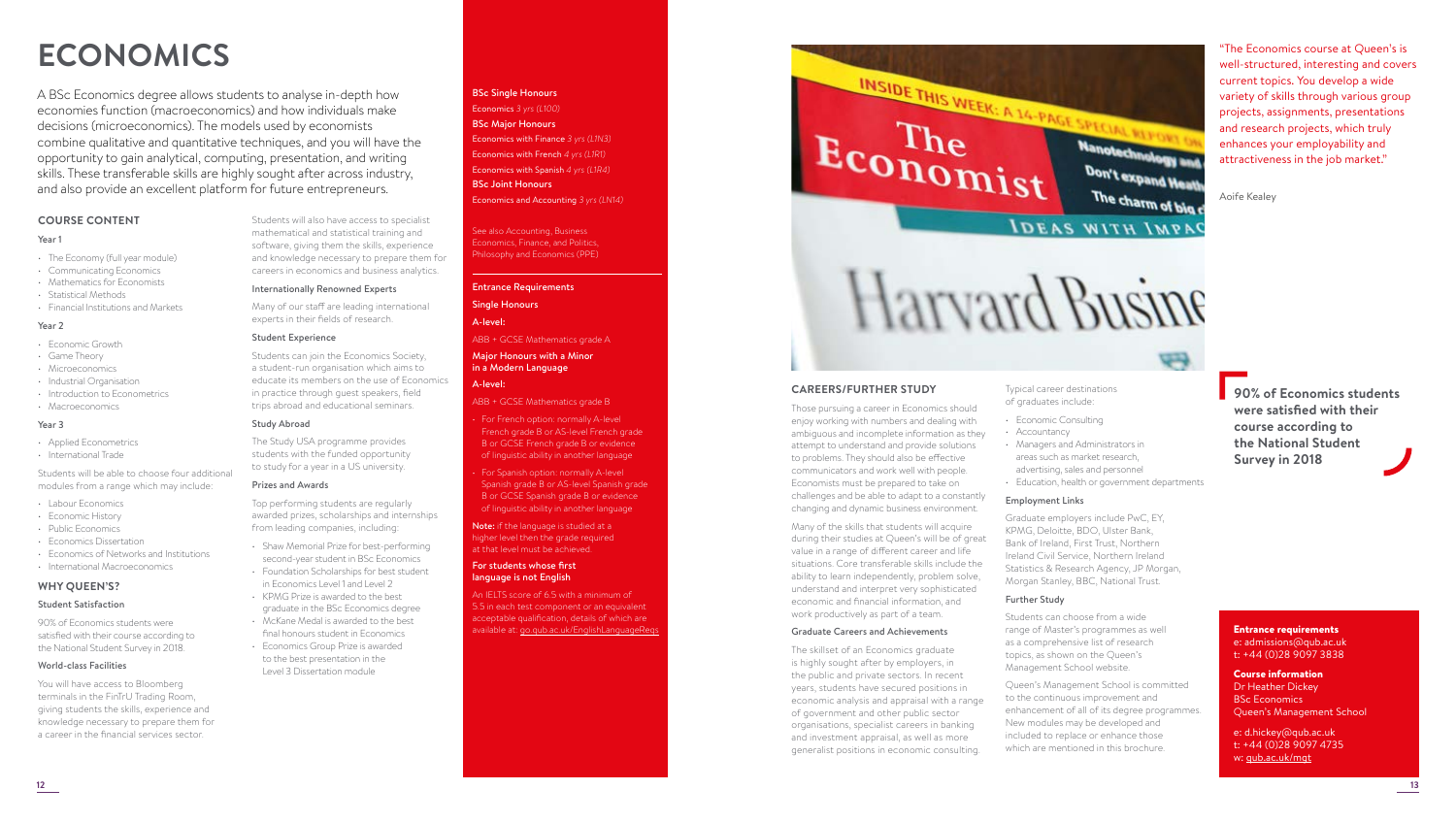# **ECONOMICS AND ACCOUNTING**

This degree integrates core elements of the economics and accountancy degrees. It combines principles such as macro and micro-economics, with the standards associated with financial and management accounting. It offers an ideal platform for graduate students to enter into the accounting industry.

#### **COURSE CONTENT**

#### Year 1

- The Economy (full year module)
- Introductory Financial Accounting
- Introductory Management Accounting
- Introduction to Legal Study and Basic Contract Law
- Quantitative Methods

#### Year 2

- Managerial Economics
- Financial Decision Making
- Financial Accounting
- Management Accounting
- Data Analysis and Optimization
- Macroeconomic Policy and Performance

#### Year 3

- Advanced Financial Accounting
- Law of Business Organisations
- Advanced Management Accounting
- Taxation

#### Students will be able to choose two additional modules from a range which may include:

- Quantitative Business Economics
- Labour Economics
- Economic History
- Public Economics
- International Trade • Economics of Corporate Strategy

## **WHY QUEEN'S?**

#### Student Satisfaction

90% of Economics students were satisfied with their course according to the National Student Survey in 2018.

#### Placements

Economics and Accounting students may take an optional placement year after their second year. Recent placements from students studying economics and business economics include: PwC, KPMG, Citi, Oxford Economics, Belfast City Council, First Derivatives, and Tayto Group Ltd.

#### Exemptions

Joint Economics and Accounting students are eligible for exemptions from some professional accounting examinations.

#### Student Experience

Students can join the Economics Society, a student-run organisation which aims to educate its members on the use of economics in practice through guest speakers, field trips abroad and educational seminars.

#### World-class Facilities

You will have access to Bloomberg terminals in the Trading Room, giving students the skills, experience and knowledge necessary to prepare them for a career in the financial services sector. Students will also have access to specialist mathematical and statistical training and software, giving them the skills, experience and knowledge necessary to prepare them for careers in economics and business analytics.

#### BSc Joint Honours Economics and Accounting *3 yrs (LN14)*

See also Accounting, Business Economics, Finance, and Politics, Philosophy and Economics (PPE)

#### Entrance Requirements

#### A-level:

ABB + GCSE Mathematics grade B

#### For students whose first language is not English

An IELTS score of 6.5 with a minimum of 5.5 in each test component or an equivalent acceptable qualification, details of which are available at: [go.qub.ac.uk/EnglishLanguageReqs](http://go.qub.ac.uk/EnglishLanguageReqs)

#### Prizes and Awards

Top-performing students are regularly awarded prizes, scholarships and internships from leading companies including:

- Shaw Memorial Prize for best-performing second-year student in BSc Economics • Foundation Scholarships for best student
- in Economics Level 1 and Level 2 • KPMG Prize is awarded to the best
- graduate in the BSc Economics degree
- McKane Medal is awarded to the best final honours student in Economics.

#### **CAREERS/FURTHER STUDY**

#### Graduate Careers and Achievements

Students graduating with a degree in Economics from Queen's are well placed to secure a range of employment opportunities in economics and related areas in the public and private sectors. In recent years, students have secured positions in economic analysis and appraisal with a range of government and other public sector organisations, specialist careers in banking and investment appraisal, as well as more generalist positions in economic consulting.

Typical career destinations of graduates include:

- Economic Consulting
- Accountancy
- Financial Consulting
- Managers and Administrators in areas such as market research,
- advertising, sales and personnel • Education, health or government departments

#### Further Study

Further study is also an option open to Economics and Accounting graduates. Students can choose from a wide range of Master's programmes as well as a comprehensive list of research topics, as shown on the Queen's Management School website.



"This degree teaches me to think critically about real-world economic problems, understanding how problems occur and how they can be resolved through market theory. It has allowed me to gain the necessary skills for employment such as quantitative, analytical, computing, presenting and writing. The broad range of subjects means that I can experience the various areas before deciding on which area I want to specialise in."

Amy Gamble BSc Economics and Accounting



#### Entrance requirements e: [admissions@qub.ac.uk](mailto:admissions%40qub.ac.uk?subject=) t: +44 (0)28 9097 3838

 $Q_{\rm{b}}$ 

#### Course information Dr Heather Dickey Programme Director, BSc Economics Queen's Management School

e: h.dicke[y@qub.ac.uk](mailto:chris.colvin%40qub.ac.uk?subject=) t: +44 (0)28 9097 4735 w: [qub.ac.uk/mgt](http://www.qub.ac.uk/mgt)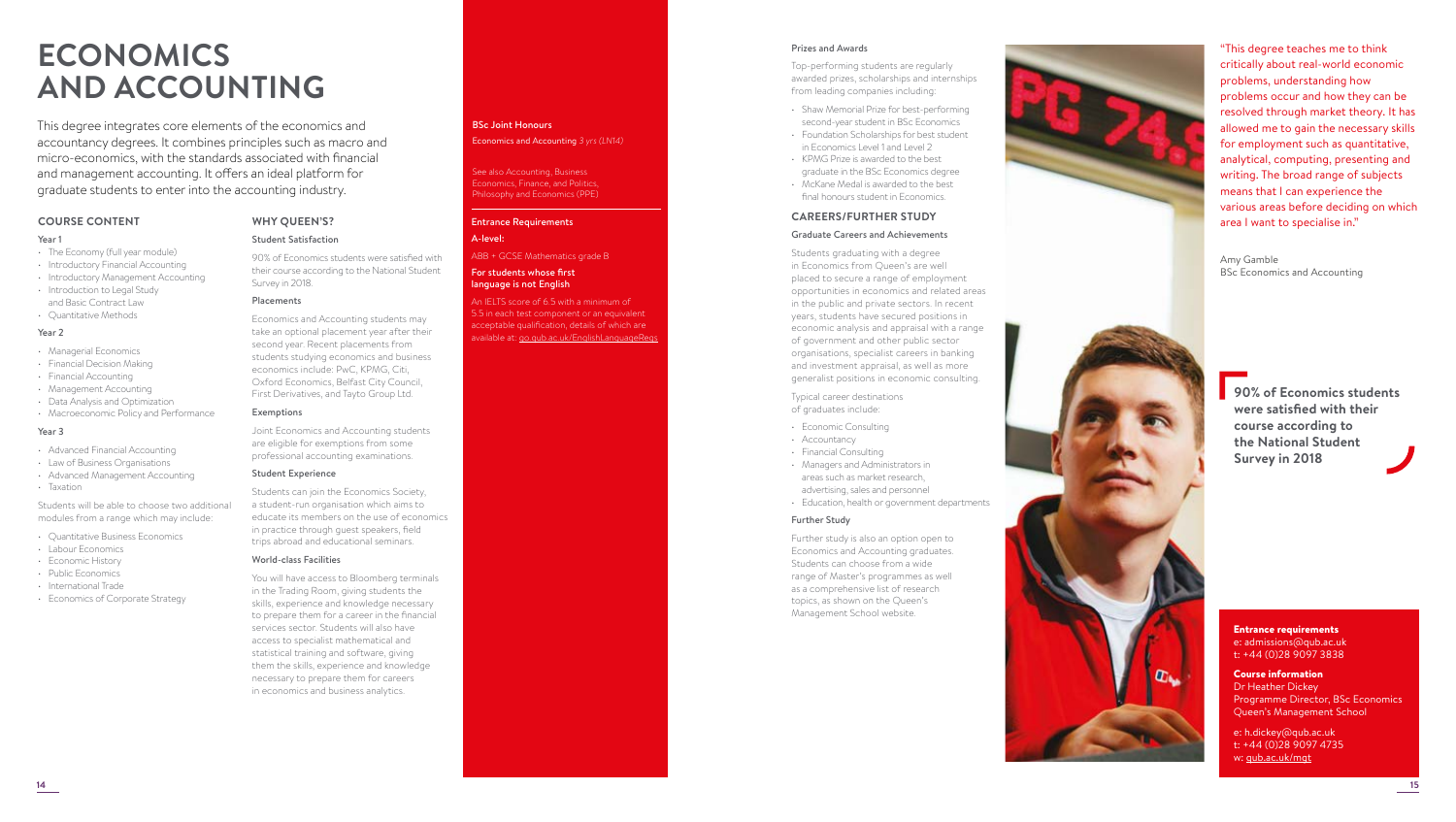# **ECONOMICS WITH FINANCE**

This degree allows students to understand how the economy and the financial system interact. The major in Economics includes an analysis of macro and micro-economic principles, whilst the minor in Finance provides insights into financial institutions and markets. This combination provides an excellent platform for graduates to pursue a career in economics, finance and related industries.

#### **COURSE CONTENT**

#### Year 1

- The Economy (full year module)
- Mathematics for Economists
- Accounting
- Statistical Methods
- Financial Institutions and Markets
- Year 2
- Economic Growth
- Financial Market Theory
- Microeconomics
- Macroeconomics
- Introduction to Econometrics
- Financial Decision Making

#### Year 3

- Capital Markets
- Corporate Finance and Derivatives
- Applied Econometrics

Students will be able to choose three additional modules from a range which may include:

- Economic History
- International Macroeconomics
- Labour Economics
- Public Economics
- International Trade
- Economics Dissertation
- Economics of Networks and Institutions

#### **WHY QUEEN'S?**

#### Student Satisfaction

90% of Economics students were satisfied with their course according to the National Student Survey in 2018.

## BSc Major Honours

Economics with Finance *3 yrs (L1N3)* 

See also Accounting, Business Economics, Finance, and Politics, Philosophy and Economics (PPE)

#### Entrance Requirements

#### A-level:

ABB + GCSE Mathematics grade A

#### For students whose first language is not English

An IELTS score of 6.5 with a minimum of 5.5 in each test component or an equivalent acceptable qualification, details of which are available at: [go.qub.ac.uk/EnglishLanguageReqs](http://go.qub.ac.uk/EnglishLanguageReqs)

#### **CAREERS/FURTHER STUDY**

#### Graduate Careers and Achievements

Students graduating with a degree in Economics from Queen's are well placed to secure a range of employment opportunities in economics and related areas in the public and private sectors. In recent years, students have secured positions in economic analysis and appraisal with a range of government and other public sector organisations, specialist careers in banking and investment appraisal, as well as more generalist positions in economic consulting.

Typical career destinations of graduates include:

- Professional Economists
- Accountancy • Financial Consultants
- 
- Teachers
- Managers and Administrators in areas such as market research, advertising, sales and personnel
- Education, health or government departments

#### Graduate Employers

PwC, KPMG, Capita, Ulster Bank, Citi, Northern Ireland Civil Service, The Treasury, Dow Chemical, BT.

#### Further Study

Further study is also an option open to Economics with Finance graduates. Students can choose from a wide range of Master's programmes as well as a comprehensive list of research topics, as shown on the Queen's Management School website.

**90% of Economics students were satisfied with their course according to the National Student Survey in 2018**

Mark Carvill BSc Economics with Finance

"The course provides a balance and comprehensive understanding of economics and finance. Final year provides the flexibility to choose modules that reflect my interests and career aspirations. Since year one at Queen's I have developed a strong skill set due to rigorous academic assessment combined with constant exposure to high quality academic staff and students."



e: [admissions@qub.ac.uk](mailto:admissions%40qub.ac.uk?subject=) t: +44 (0)28 9097 3838 Course information

Dr Heather Dickey Programme Director, BSc Economics Queen's Management School

e: h.dicke[y@qub.ac.uk](mailto:chris.colvin%40qub.ac.uk%20?subject=) t: +44 (0)28 9097 4735 w: [qub.ac.uk/mgt](http://www.qub.ac.uk/mgt)

#### trips abroad and educational seminars. Trading Room

Placements

Student Experience

Students have access to Bloomberg software, a market leader in financial news, data and analytics, which is used by many financial institutions. The FinTrU Trading Room allows for an interactive and exciting learning environment which brings textbook theory to life.

Students can join the Economics Society, a student-run organisation which aims to educate its members on the use of economics in practice through guest speakers, field

Economics with Finance students may take an optional placement year after their second year. Recent placements from students studying economics and business economics include: PwC, KPMG, Citi, Oxford Economics, Belfast City Council; First Derivatives, and Tayto Group Ltd.

#### Prizes and Awards

Top-performing students are regularly awarded prizes, scholarships and internships from leading companies including:

- Shaw Memorial Prize for best-performing second-year student in BSc Economics • Foundation Scholarships for best student
- KPMG Prize is awarded to the best graduate in the BSc Economics degree
- McKane Medal is awarded to the best final honours student in Economics

**16 17**





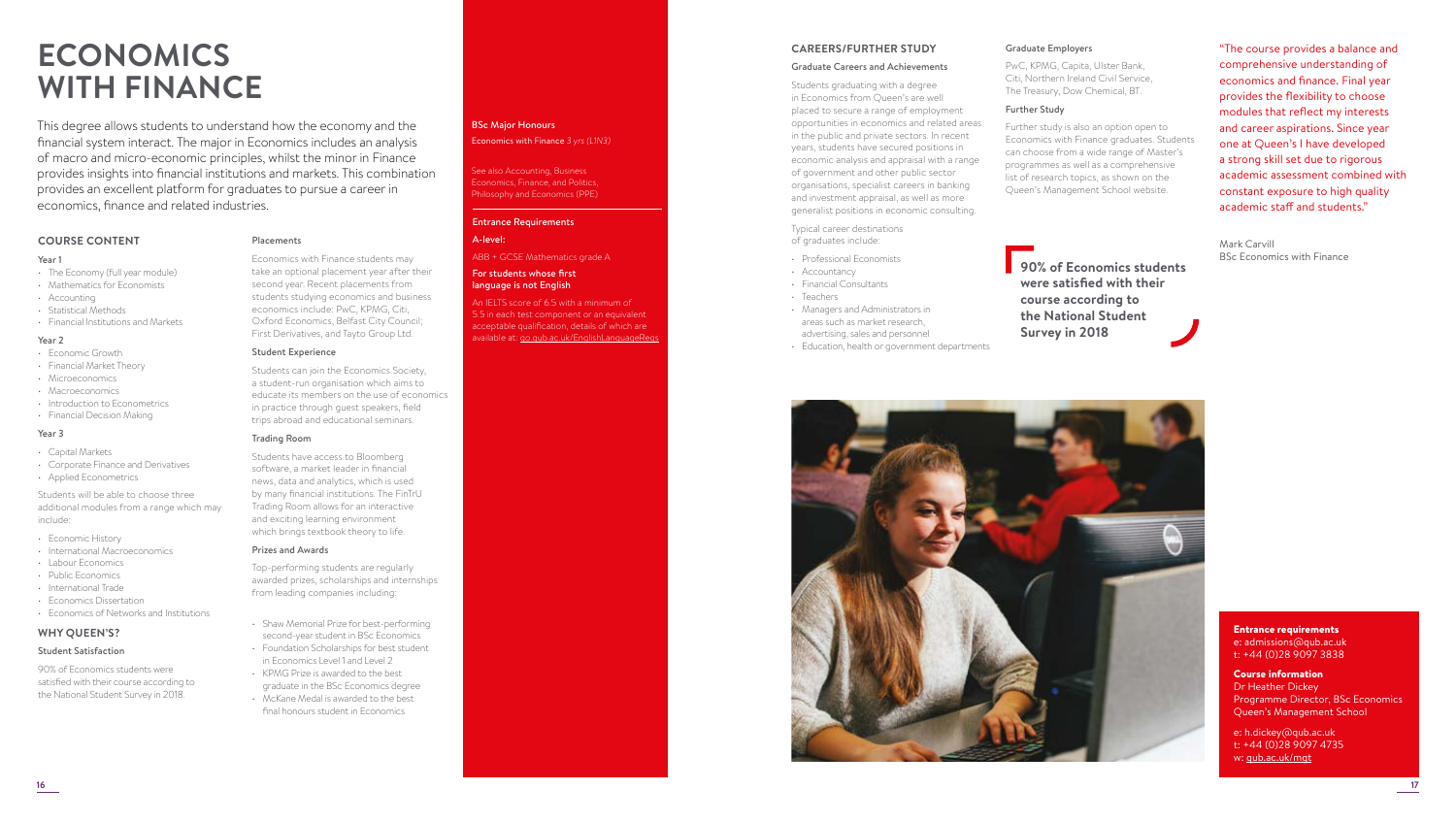# **FINANCE**

Finance is about making and managing money. It can involve investing in the stock market, trading in currencies and derivatives, or making lending decisions in banks. Students who study the BSc Finance with a Year in Industry degree at Queen's will gain the skills and knowledge that are needed to succeed in the financial industry. A placement year with a financial institution is integrated into this degree. A dedicated placement team supports students through the application process, and helps them to find high quality opportunities.

> **WHY QUEEN'S?** Professional Recognition

Placements

World-class Facilities

Student Experience

Prizes and Awards

You will have access to Bloomberg terminals in the FinTrU Trading Room, giving students the skills, experience and knowledge necessary to prepare them for a career in the financial services sector.

Students can take part in the Queen's Student Managed Fund, which gives participants the opportunity to invest real money and manage the risk of their portfolios. Students rate the course very highly, giving satisfaction rates averaging 93% over the last five years in the National Student Survey.

Top-performing students are regularly awarded prizes and scholarships from leading financial companies, eg Morgan Stanley, KPMG, Ulster Bank and Citi.

The BSc Finance at Queen's has been accepted into the Chartered Financial Analysts

(CFA) University Affiliation Program.

During the third year of the degree, students complete a 9 to 12 month placement within a financial institution. These placements are usually in Belfast, Dublin, or London, and can involve companies such as Goldman Sachs, Morgan Stanley, the Bank of England, FinTrU, First Derivatives or KPMG. The placement year gives students excellent experience and connections, and provides a competitive edge when seeking graduate employment.

#### **COURSE CONTENT**

Six modules are taken in each of Years 1, 2 and 4. In Year 3, students undertake a salaried placement in a financial environment for a minimum of nine months.

#### Stage 1

- Financial Reporting and Analysis
- Instruments, Markets and Institutions
- Mathematics for Finance
- Economy, Society and Public Policy 1
- Economy, Society and Public Policy 2
- Statistical Methods

#### Stage 2

- Behavioural Finance
- Introduction to Econometrics
- Investment Analysis
- Futures and Options
- Monetary Theory • Excel and VBA

#### Stage 3

Placement (internship with a financial organisation)

#### Stage 4

- Corporate Finance
- Financial Econometrics and Data Science
- Financial Engineering
- International Finance

#### Plus two modules from:

- Capital Markets
- Fixed Income Instruments
- Financial Bubbles and Crises

#### BSc Honours Finance *4-yr SW (N300)*

#### See also Economics, Business Economics and Accounting

#### Entrance Requirements

#### A-level:

#### ABB including Mathematics

#### For students whose first language is not English

An IELTS score of 6.5 with a minimum of 5.5 in each test component or an equivalent acceptable qualification, details of which are available at: [go.qub.ac.uk/EnglishLanguageReqs](http://go.qub.ac.uk/EnglishLanguageReqs)

#### **CAREERS/FURTHER STUDY**

This programme closely reflects the real-world finance and investment environment and focuses on the applied skills that employers look for.

We regularly consult and develop links with a large number of employers including all the major finance employers in Northern Ireland, Republic of Ireland and Great Britain. We host annual employer liaison meetings for the course as well as annual finance careers fairs at which students can engage with a range of employers on a one-to-one basis.

Students are also offered exposure to experts from the London financial markets, who share their industry knowledge and advice.

#### Graduate Careers and Achievements

Our graduates find employment in investment banks, corporate banks, building societies, insurance houses, stockbrokers, investment banks, accountancy and actuarial firms, specialist financial and private



- Typical career destinations of graduates include:
- Financial Analysts (in bonds, equities
- and derivative products)
- Fund Managers • Treasurers
- Financial Planners
- Wealth Managers
- Accountants
- Financial Economists
- Forecasters
- Corporate Lenders

Recent graduate employers have included: Allstate; Bank of Ireland; Citi Group; Delta Index; Energia; Ernst & Young; First Derivatives; Goldman Sachs; HSBC; Kerr Henderson; KPMG; Mercer Plc; Morgan Stanley; Nationwide Building Society; Nomura Bank; Oxford Economics; PIMCO; PwC; Setanta Asset Management.

#### Further Study

Students can choose from a wide range of Master's programmes as well as a comprehensive list of research topics; see the School website for further information.

Queen's Management School is committed to the continuous improvement and enhancement of all of its degree programmes. New modules may be developed and included to replace or enhance those which are mentioned in this brochure.

"I think it's great that Finance students have access to Bloomberg terminals from first year: it is a big advantage over other finance degrees. The placement year is also an invaluable opportunity to develop professional skills, work out your career path, and secure graduate job offers going into final year."

Kerri Cassidy, BSc Finance



**QUEEN'S IS RANKED 8TH IN THE UK FOR ACCOUNTING AND FINANCE**  (Complete University Guide 2019)

#### Entrance requirements e: [admissions@qub.ac.uk](mailto:admissions%40qub.ac.uk?subject=) t: +44 (0)28 9097 3838

Course information Professor Donal McKillop Programme Director Queen's Management School

e: dg.mckillop@qub.ac.uk t: +44 (0)28 9097 4821 w: [qub.ac.uk/mgt](http://www.qub.ac.uk/mgt)

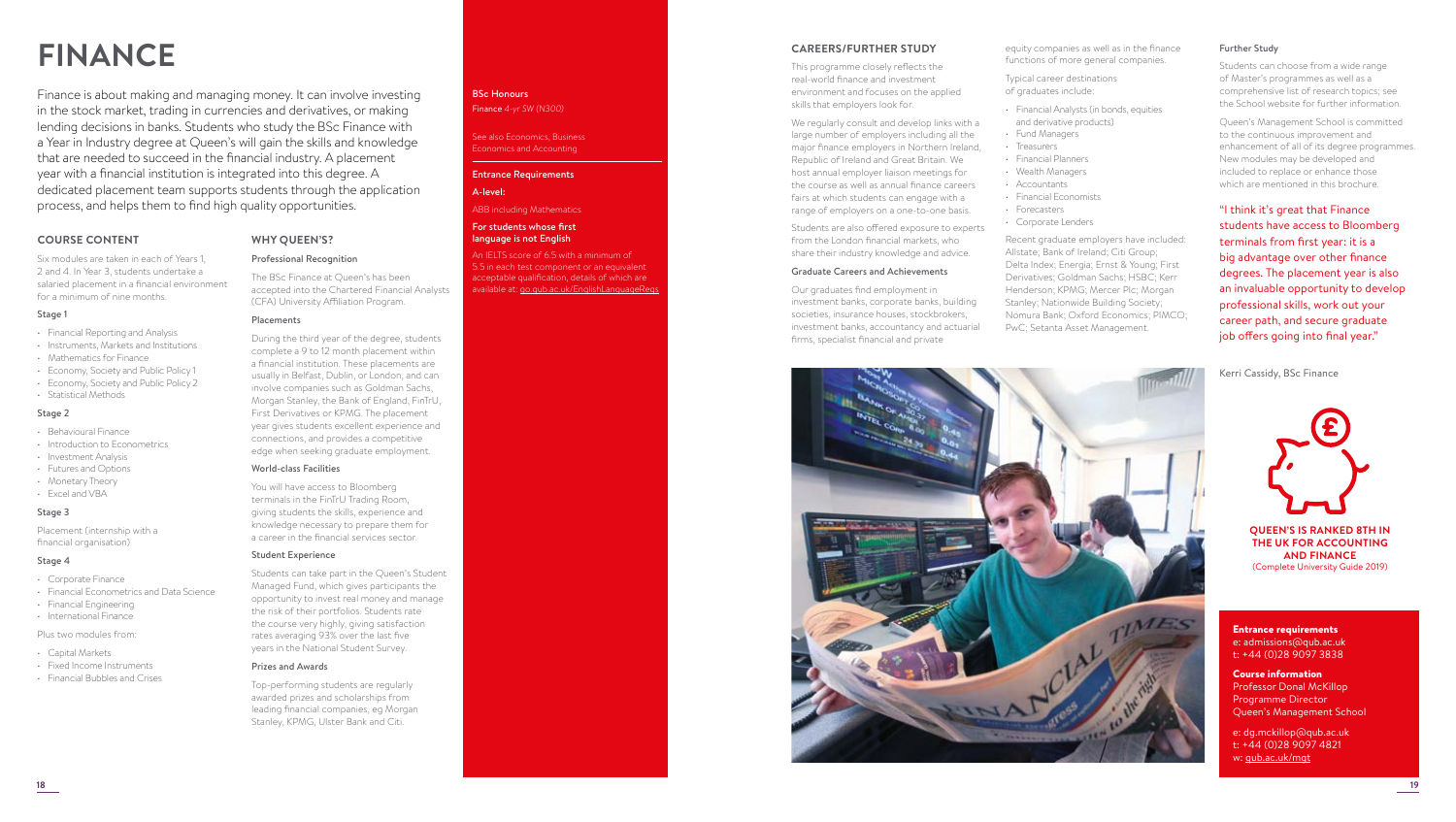# **INTERNATIONAL BUSINESS WITH A LANGUAGE**

The International Business with a Language degree seeks to develop graduates with a global mind-set that have the necessary business and cultural skills to work in a global marketplace. All organisations are now operating in a competitive global arena, seeking to expand and develop their business beyond their national borders. Success in foreign markets requires knowledge of how to adapt to local cultures, languages and customers as well as an understanding of fundamental business theories and practices. Global leaders ultimately cultivate cultural intelligence by travelling to and working in different cultures, developing and applying both their business and language skills. The International Business with a Language degree at Queen's Management School provides a platform for developing the required knowledge and skills to pursue a career in our globally connected business world.

> Year 2 – Specialisation and Preparation • The second year provides you with the option to specialise in areas of interest. You can choose from Leadership & Change, Data & Statistics, Operations Management, HRM and Digital Enterprise, while also covering International Business and Cross Cultural Management. • Your language abilities are further developed with a focus on developing skills necessary for working abroad, linguistically, professionally and personally.

Year 3 – International Placement – Developing Cultural Intelligence • You will undertake a compulsory

international work placement in a country which speaks your chosen language. • The aim is for you to develop your professional, cultural and language skills while working in a dynamic international organisation.

Year 4 – Enhancing your Global Mind-set

• You will undertake compulsory modules in Global Strategy as well as Consultancy or Business Start-up. • An applied focus is incorporated through company tours, live case studies with guest lecturers from industry and a variety of assessment and learning approaches. You will have tailored business language classes and continue to refine grammatical and oral skills.

#### **COURSE CONTENT**

This four-year BSc Honours degree in International Business with a Language is delivered by Queen's Management School (Major) and the School of Arts, English and Languages (Minor).

Currently five language options are offered:

- French (Intermediate and Advanced)
- German (Intermediate and Advanced)
- Mandarin Chinese (Beginners)
- Portuguese (Beginners)
- Spanish (Beginners, Intermediate and Advanced)

#### What is it all about?

The four years of the degree are outlined below.

#### Year 1 – Providing a Platform

- The first year covers the fundamentals of business in a global environment. Modules in Global Business Environment, Marketing, Economics, Accounting and Organisational Behaviour provide a platform for developing knowledge across a variety of international business functions.
- You will also develop your language skills with a focus on professional language skills, improving grammar and increasing your understanding of broader cultural issues.
- You can undertake summer internships and international study tours in your first year.

#### BSc Honours

International Business with French *4 yrs (N1R1)*  International Business with German *4 yrs (N2R2)* International Business with Mandarin Chinese *4 yrs (N1R9)*  International Business with Portuguese *4 yrs (N2R5)* International Business with Spanish *4 yrs (N1R4)*

#### Entrance Requirements

#### A-level:

ABB + GCSE Mathematics grade B

• For French option: normally A-level French grade B or AS-level French grade B or GCSE French grade B or evidence of linguistic ability in another language

• For German option: normally A-level German grade B or AS-level German grade B or GCSE German grade B or evidence of linguistic ability in another language

• For Mandarin option: evidence of linguistic ability

• For Portuguese option: normally A-level Portuguese grade B or ASlevel Portuguese grade B or GCSE Portuguese grade B or evidence of linguistic ability in another language

**For Spanish option:** normally A-level Spanish grade B or AS-level Spanish grade B or GCSE Spanish grade B or evidence of linguistic ability in another language

Note: if the language is studied at a higher level then the grade required at that level must be achieved.

#### For students whose first language is not English

An IELTS score of 6.5 with a minimum of 5.5 in each test component or an equivalent acceptable qualification, details of which are



#### International Placement – Where in the world

On this program, you will have the unique opportunity to undertake a compulsory international work placement. This placement is undertaken in a country which predominantly speaks your chosen language. This is an integral part of the degree, providing students with the fluency and confidence to communicate and work effectively in an international business environment.

You will be required to work for a minimum of 9 months in a salaried position(s), and have an option to do this across multiple placements. You will work in a business related role which may span multiple industries, organisations and functions. Students have worked in a broad variety of business roles across Marketing, HRM, Supply Chain, Operations and Strategy functions.

Current and past placement companies include acceptable qualification, details of which are<br>available at: <u>[go.qub.ac.uk/EnglishLanguageReqs](http://go.qub.ac.uk/EnglishLanguageReqs)</u> Entrance requirements Barcelona, Ernst & Young (EY) in Luxembourg, L'Oreal in Paris and Architrave in Berlin.

#### **CAREERS/FURTHER STUDY**

The first cohort of graduates from this programme completed their studies in July 2012 and have secured a range of positions in local, national, regional and multinational organisations. Students that have completed this course have developed careers in areas such as global marketing, corporate finance, consulting, global brand management and risk investment in companies such as:

Louis Vuitton Moët Hennessey and HBO in New York, L'Oreal, Google, Coca Cola, the Financial Times, PwC, EY Deloitte, KPMG and Swiss Airlines.

This course also provides an ideal foundation for graduates to progress on to Master's degree courses in variety of interdisciplinary subject areas, with some of our graduates progressing to undertake PhDs and become Professors.

## e: [admissions@qub.ac.uk](mailto:admissions%40qub.ac.uk?subject=) t: +44 (0)28 9097 3838

Course information Dr Kieran Conroy Programme Director Queen's Management School

e: [k.conroy@qub.ac.uk](mailto:k.conroy%40qub.ac.uk?subject=) t: +44 (0)28 9097 5458 w: qub.ac.uk/mgt

**Graduates from this course have gone on to work for Google, L'Oreal, Louis Vuitton, HBO, EY, Coca Cola and many more well recognised international organisations.**

"Studying International Business with French has been one of my best decisions so far. During my placement year, I was working in Luxembourg for EY and I had the opportunity to put my theoretical knowledge into practice and strengthen my business acumen all done in a foreign language. It was a life-changing experience that opened global opportunities."

Ema-Iordache Platis BSc International Business with French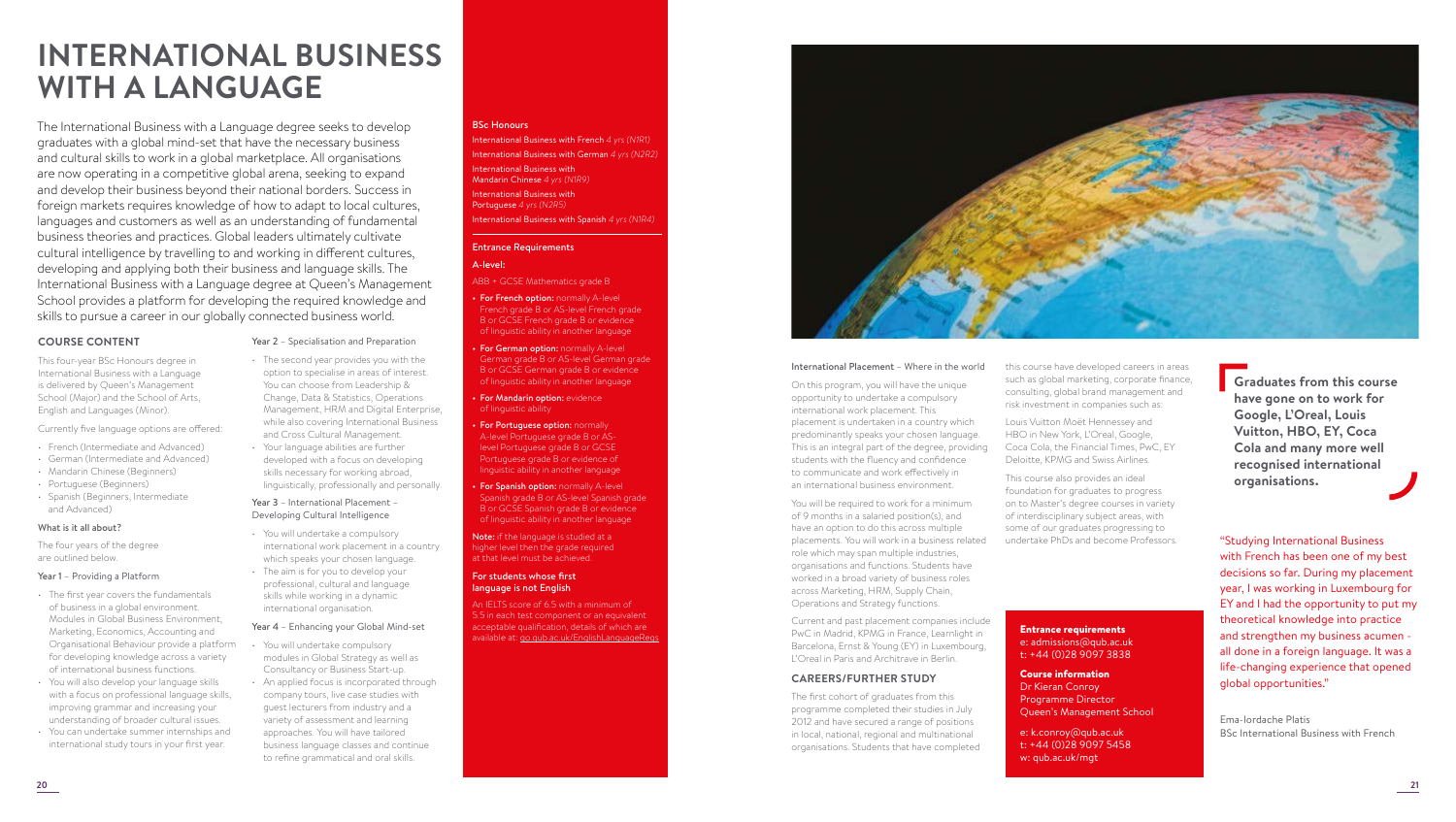# ABOUT BELFAST AND NORTHERN IRELAND

Belfast itself is a fun city on the current 'Must See' destination lists. It is also the safest region in the UK (British Crime Survey 2015/16). Awash with enthusiasm, culture and that famous Irish friendliness, students can also explore:

- Game of Thrones' film location and activity tours.
- Beautiful scenery and outdoor adventures such as the Giant's Causeway or hiking in the Mourne Mountains.
- Titanic Belfast is the World's Best Visitor Attraction (World Travel Awards 2016).
- Great entertainment and nights out; a buzzing arts and social scene from festivals, theatre and international events to historic pubs, stylish bars and brilliant shopping.
- Northern Ireland: happiest place in the UK (Office of National Statistics 2016) alongside the most affordable for students (Marbles.com, 2018).
- The rest of the UK, Ireland and Europe with accessible airport and transport links to most major cities.







BELFAST VOTED NUMBER 1 REGION IN THE WORLD TO VISIT IN 2018 (LONELY PLANET, 2017)

**NORTHERN IRELAND IS THE HAPPIEST PLACE IN THE UK** 

**LOWEST COST OF** LIVING IN THE UK (Which? University 2018)



TITANIC BELFAST MUSEUM WORLD'S BEST VISITOR ATTRACTION (World Travel Awards 2016)

**22 23**

GAME OF THRONES FILM LOCATION AND

ACTIVITY TOURS



MOURNE MOUNTAINS